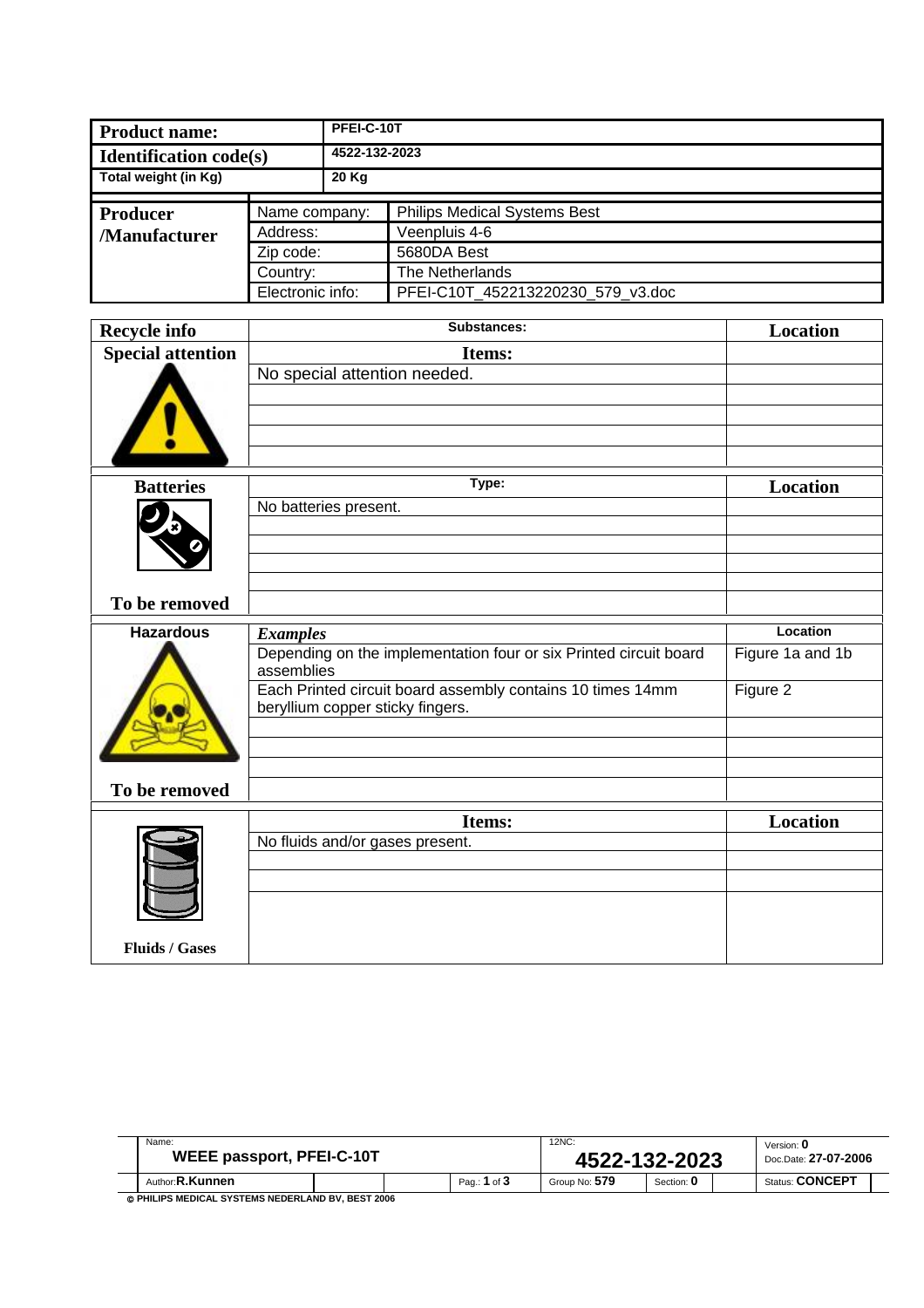Title: PFEI-C Recycling Passport Recycling Passport Number: A-E2920-00218 Rev: 1

#### **Locations as mentioned in the Passport ( Pictures information)**



*Figure 1a, PFEI-C-10T right-side*



*Figure 1b, PFEI-C-30T left-side*



*Figure 2, Berylium Sticky-Fingers on Printed circuit board assembly* **Recycling Passport Revision History** 

| Name:                   | <b>WEEE passport, PFEI-C-10T</b> |  |              | 12NC<br>4522-132-2023 |            |  | Version: 0<br>Doc.Date: 27-07-2006 |  |
|-------------------------|----------------------------------|--|--------------|-----------------------|------------|--|------------------------------------|--|
| Author: <b>R.Kunnen</b> |                                  |  | Pag.: 2 of 3 | Group No: 579         | Section: 0 |  | Status: <b>CONCEPT</b>             |  |
|                         |                                  |  |              |                       |            |  |                                    |  |

© **PHILIPS MEDICAL SYSTEMS NEDERLAND BV, BEST 2006**